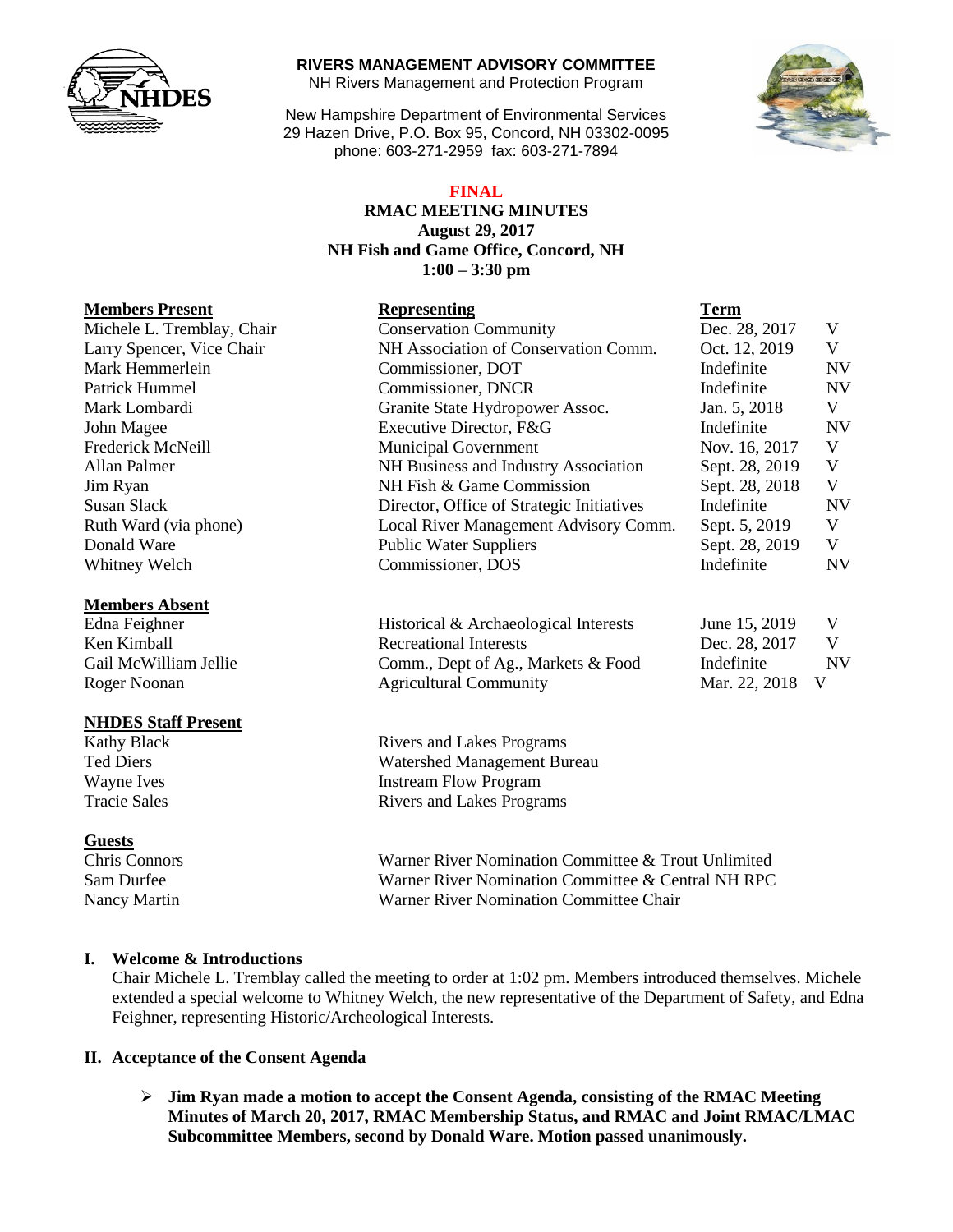# 1) RMPP Rules (Env-Wq 1800)

Tracie reported that the RMPP rules were adopted and certified. Changes to the rules include eliminating the point system, adding the requirement for a map of stream order and a statement regarding the applicability of the Shoreland Act, and directing the RMAC to act as the lead on assuring that the nomination meets the intent of the program and has adequately fulfilled the requirements outlined in the rules. Also, the river nomination form was modified to make it consistent with the rule changes, and the revised guidance document will be completed soon. Michele praised everyone for their effort to update the rules. Once completed, Tracie will post the nomination guidance document on both the RMAC and LAC blog sites.

2) Blackwater River Potential Nomination

In July Tracie presented to a group, mostly from Webster, interested in nominating the Blackwater River into the Rivers Program. The Blackwater is a 4<sup>th</sup> order river and begins in western Andover, flowing south through Salisbury and Webster before joining the Contoocook in Hopkinton.

# 3) 2017 LAC Workshop Recap

The New Hampshire Rivers Council and the NHDES Rivers Program hosted a LAC Workshop on Saturday, May 13<sup>th</sup>. Thirty-seven LAC members attended representing 15 LACs, and one member of the Warner River Nomination Committee attended as well. Workshop topics included a permit review process update, tips and tricks for making effective permit review comments, how to attract and diversify LAC membership, and LAC successes and accomplishments. Feedback suggested that the next workshop allow more time for presentations and discussion.

# **IV. Warner River Nomination**

The Warner River Nomination was submitted on June 1, 2017 and contained all of the required information. A site walk and public hearing for the Warner River Nomination were held on July 11, 2017. The hearing was well attended by 30 members of the public. Three people spoke in support of the nomination and one person asked a question. The public comment period closed on July 31, 2017 and six written comments were received, five supporting and one opposing the nomination. The opposing comment cited concerns about additional permit requirements and restrictions. Michele clarified that the nomination will not add any restrictions beyond what is currently required by federal, state, and local regulation. Mark Lombardi presented a request from Granite State Hydropower Association that future river nominations classify former hydropower sites as "community" to allow for future hydropower use.

# **Larry Spencer made a motion to approve the nomination of the Warner River into the Rivers Management and Protection Program and to recommend to the NHDES Commissioner that the nomination move forward to the legislature, second by Fred McNeil. The motion passed unanimously.**

Michele thanked the Warner River Nomination Committee for their hard work. The next step in the nomination process is the RMAC's recommendation and the Commissioner's review of the nomination. Assuming he recommends the nomination, Tracie and the nomination committee will work with bill sponsors to submit a Legislative Service Request. Senator Feltes has agreed to be the prime sponsor, and Rep. Suzanne Smith has agreed to co-sponsor. Representative Carson is also interested in sponsoring the bill. The nomination committee and RMAC will continue to find support on both sides of the aisle.

# **V. Surplus Land Reviews**

1) DOT Sale along Warren Brook in Alstead

This is a sale of 0.43 acres south of Route 123 near Warren Brook to abutters. After the 2005 flood in Alstead, Route 123 was relocated and the lot lines were never adjusted, resulting in confusion about which lots are for sale. Ken, via written comment, asked if the proposed sale included frontage on Warren Brook and would thus impact public access. Discussion ensued, concluding that access would be retained on the north side of Rte. 123.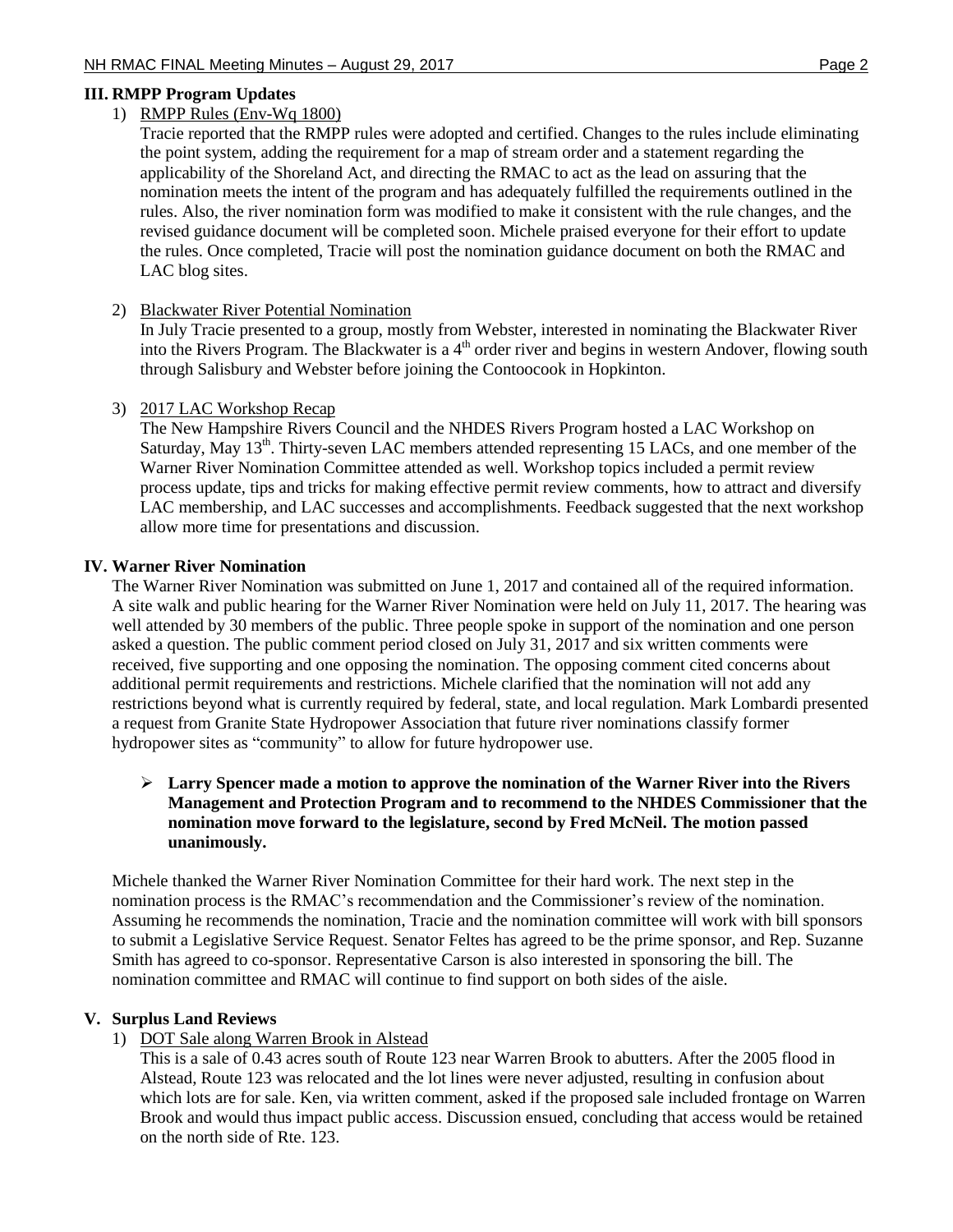2) NH Fish and Game Lease of Sugar Hill Property, Coffin Pond

Fish and Game proposes a 10-year lease to the Town of Sugar Hill of a 25 acre property adjacent to the Gale River including the man-made Coffin Pond and a dam owned by Fish and Game. Under a two-year special use permit, the town has been maintaining the property including a picnic area and car-top boat access to the pond. The special use permit expired in July. No new development is expected under the lease. There is a trail around Coffrin Pond that the town may continue to enhance. The LMAC, under its categorical exclusion procedures for disposals with *de minimis* impact on a lake or pond, or access to one, has no objection to the lease.

### **Larry Spencer made a motion to approve the 10-year lease of the NH Fish and Game property in Sugar Hill to the Town of Sugar Hill, second by Allan Palmer. Motion passed unanimously.**

3) Review of SLRs Not in RMAC Jurisdiction

Tracie reviewed all SLRs received since the last meeting, as required by the RMAC Standard Operating Procedures for Surplus Land Reviews. These SLRs consisted of a lease and a sale of properties within the Lakes Management Advisory Committee's jurisdiction, two properties outside of rivers or lakes jurisdiction, and a sale of land in Raymond within LAC jurisdiction to which the LAC did not object.

# **VI. Instream Flow Program Update**

1) Target Fish Community Contract

Wayne Ives has received the draft *Statewide Target Fish Community Assessment – Designated River Delineations* from Gomez and Sullivan. This report is posted on the RMAC blog. Delineation of designated rivers into sections is necessary because a river's character can vary substantially from its headwaters to its mouth, and thus support different fish communities. Target fish communities represent a collection of fish that would be expected to exist in the present time given relatively low anthropogenic impact on stream habitat. Once a list of fish species that should be in the river segment is generated, then the fish community is used in a habitat model to assess suitable flows for these species.

2) Stream Flow Estimate Contract Update

Dr. Neil Fennessey has been contracted to update and test an improvement to his existing, 1994 regression method for generating daily flow records at ungauged locations. The flow records will be used in the development of the protected instream flows on ungauged designated rivers. The regression equation is developed using existing flow records on other rivers and parameters such as river slope and watershed size. Dr. Fennessey will test the method focusing on its results in the medium to low-flow range. The project is ongoing, and part one is expected to be complete in 2018.

3) Env-Wq 1900 Rule Development Status

Wayne explained that the ISF Program is in the pre-rulemaking process and is hosting a series of informational meetings to solicit feedback from the public. The first meeting discussed the overall template of the rules including major headings. The second meeting addressed the purpose and applicability of the rules, and definitions. The third meeting covered the procedures for the establishment of protected instream flows and the adoption of water management plans. The fourth meeting is scheduled for September 19, 2017 and will discuss the administration of water management plans and waivers. These rules are similar to the previous (pilot) rules, but add the option for a five-year extension to implement the plan as now required in statute. Waivers for submitting the water management plan are allowed for financial or public health and safety reasons. The major changes to the rules include: application to all designated rivers; a process for prioritizing designated rivers for ISF management; use of the Drinking Water and Groundwater Bureau's water conservation plan requirements; moving the *de minimis* process to the Water Use Plans; specifying a five-year implementation schedule with reporting; changes to the waiver process; and the addition of five-year extensions. A final pre-rulemaking public meeting will be held in January to look at entire draft rule set and to review the changes from comments received. Further work is required before this meeting to link the Water Conservation Rules to the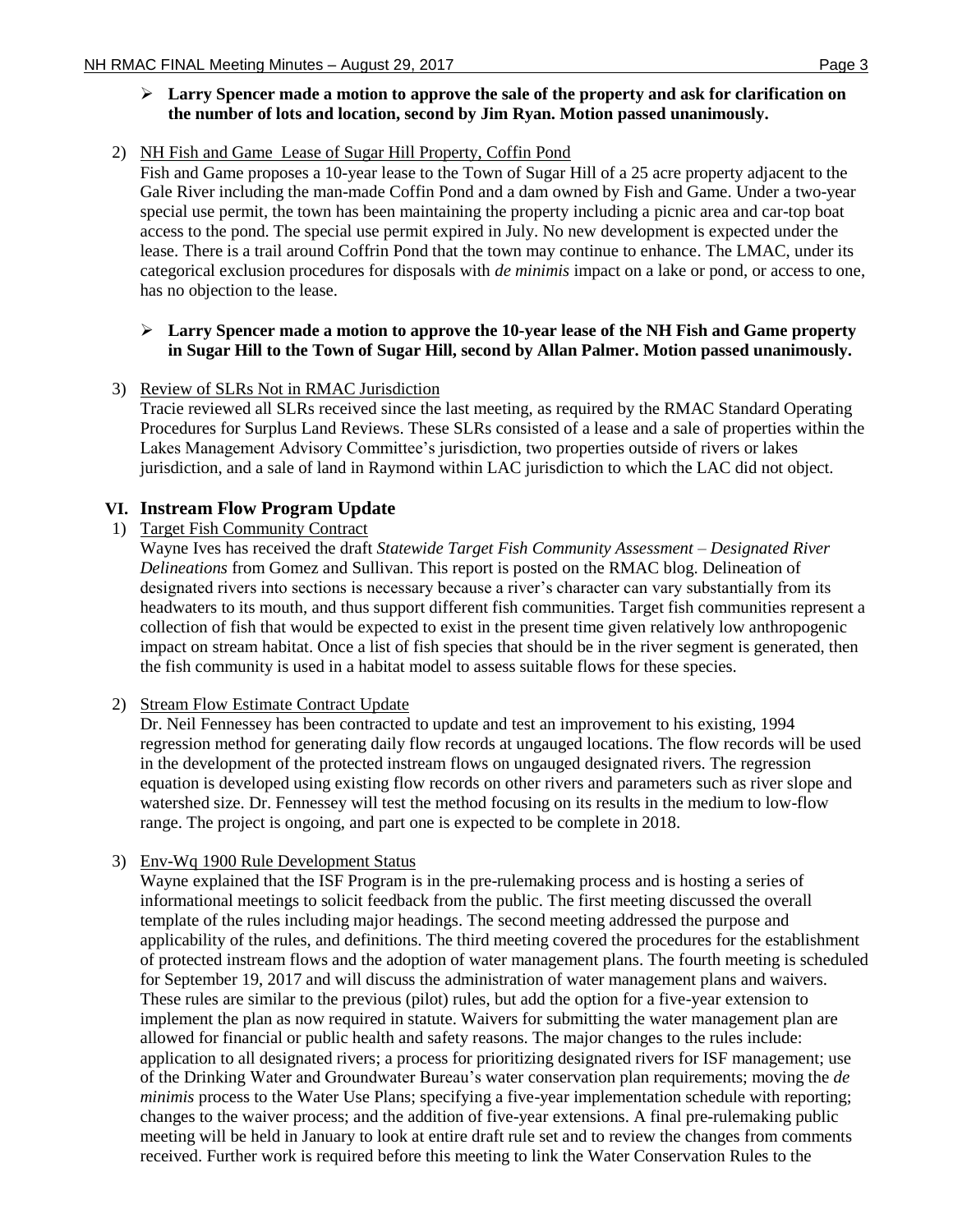Instream Flow Rules, determine how to enforce protected instream flows and water management plans, and define the waiver approval process.

# **VII. River Related Legislation**

1) 2017 Legislation Review and Budget Update

 The budget passed as expected for the Rivers and Lakes Programs, with the exception of a new hydrologist in the Instream Flow Program. In July of 2018 we will have a full-time Environmentalist III position available. This position will administratively support the Rivers, Lakes, and Instream Flow Programs.

Ted Diers noted that we do not know what will happen with the Federal budget. A government shut down in October is possible, but a continuing resolution is expected with a final budget in December. Ted is not filling vacant positions until the budget is released. The 319 grant awards are being pushed back due to the late release of grant amounts.

- HB 170 (RSA 91-A) Regarding posting notice and minutes of meetings on websites. Any public organization must post meeting notices and minutes on its website if it has one, or post on its website where meeting notices and minutes can be found. Tracie will notify the LACs of the new requirements. Michele noted that the New Hampshire Rivers Council provides a place where LACs can post meeting notices and minutes.
- HB 195 Committee to study temporary seasonal docks passed and the study committee met on September 6, 2017. Two other bills to allow longer docks without a permit did not pass.
- HB 258 Permanent grandfathering of sludge application within 250' of certain designated rivers. The bill passed and allows the continued application of sludge at 13 grandfathered sites, including 800 acres of land, within 250' feet of designated portions of the Connecticut, Pemigewasset, Merrimack, and Saco Rivers. The RMAC was opposed to this bill because it unevenly applied rules and was disappointed in this last minute addition to an unrelated bill.
- SB 121 Study commission for NPDES delegation to New Hampshire. The bill passed, but the bill to require immediate delegation of that authority to the state did not. Bob Snelling is representing Rivers and Lakes interests on the study commission. Fred McNeil is also on this committee representing municipal organizations. The first meeting of the study committee will be held on Thursday, September 14, 2017.
- HB173 Relative to regulations restricting the use of water for outdoor usage was rereferred.

LSRs are due earlier this year, with the closing date for the House on September 22, 2017 and the closing for the Senate on November 2, 2017.

2) Standing RMAC Positions for Future Legislation

The RMAC Policy and Legislation Subcommittee will identify possible standing positions that allow the RMAC to act swiftly when the need arises. Attendees brainstormed and proposed standing positions for types of bills the RMAC will support and oppose.

# **Proposed Standing Supportive Positions**

- Any legislation directly related to a topic the RMAC has already voted on such as a river nomination and RMPP statute or rules updates.
- Making appropriations to NHDES for the purposes of funding eligible drinking water and wastewater projects under the state aid grant program. The RMAC typically supports state revolving fund, LCHIP, and other conservation projects.
- Wetlands buffer bill

# **Proposed Standard Opposition Positions**

Raiding dedicated funds earmarked for conservation for general fund purposes.

# 3) Policy and Legislation Subcommittee Chair

 **Allan Palmer nominated Larry Spencer as Chair of Policy and Legislation Subcommittee, second by Fred McNeil. Nomination passed unanimously.**